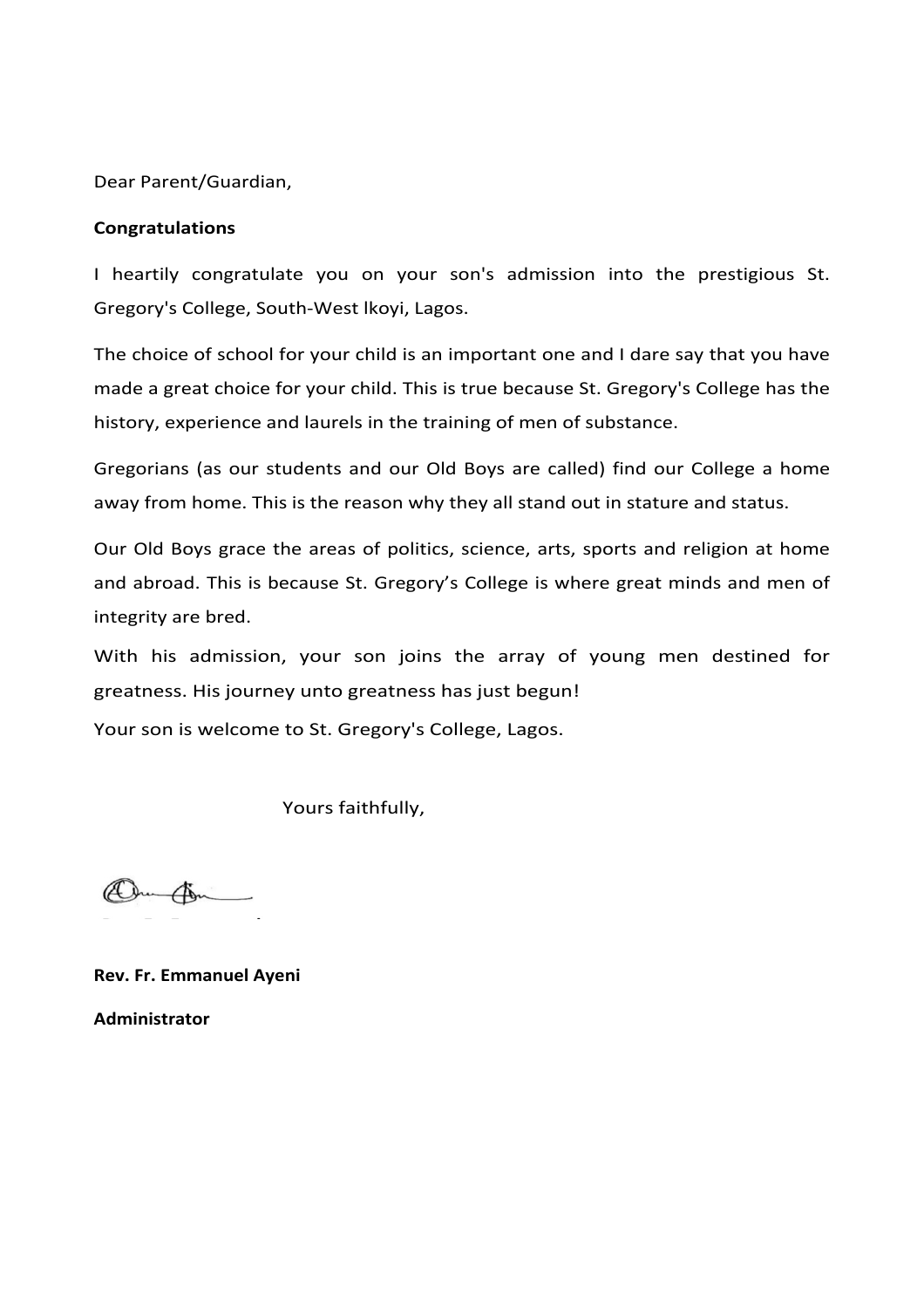# **SECTION 1: KNOWING ST. GREGORY'S COLLEGE**

# **i) Our Vision**

Our vision is spelt out in our College motto: **Pro Fide et Scientia (for the Faith** and Knowledge). As a Catholic Institution of repute, we bring up students with the fear of God and unmatched quest for excellence; and we are good at what we do!

### **ii) Our Aims and Values**

In St. Gregory's College, we hold dear the words of Francois Rabelais that, "A child **is not a vessel to be filled, but a fire to be lit".** 

In this light, we aim to:

- Give every child a solid spiritual foundation
- Develop every child's potential
- Help every child to be competitive and bold
- Create an exciting environment
- Encourage independent thinking
- Provide opportunities that challenge
- Prepare every child to make a difference
- Ensure self-esteem and confidence are high
- Share hopes and encourage optimism and self-belief
- Provide opportunities to reflect on life and learning
- Ensure everyone has a voice and an opportunity to be heard
- Encourage good health and well-being for all.

# **iii) Admission Policy**

Admission into St. Gregory's College is through entrance examination and interview. These are capped with letters of recommendation from the pupil's previous school.

### **iv) Medical Checks**

All students admitted into our College must go through a comprehensive medical check at our well-equipped College Clinic and must also be vaccinated against chickenpox. Those who have already been vaccinated would be required to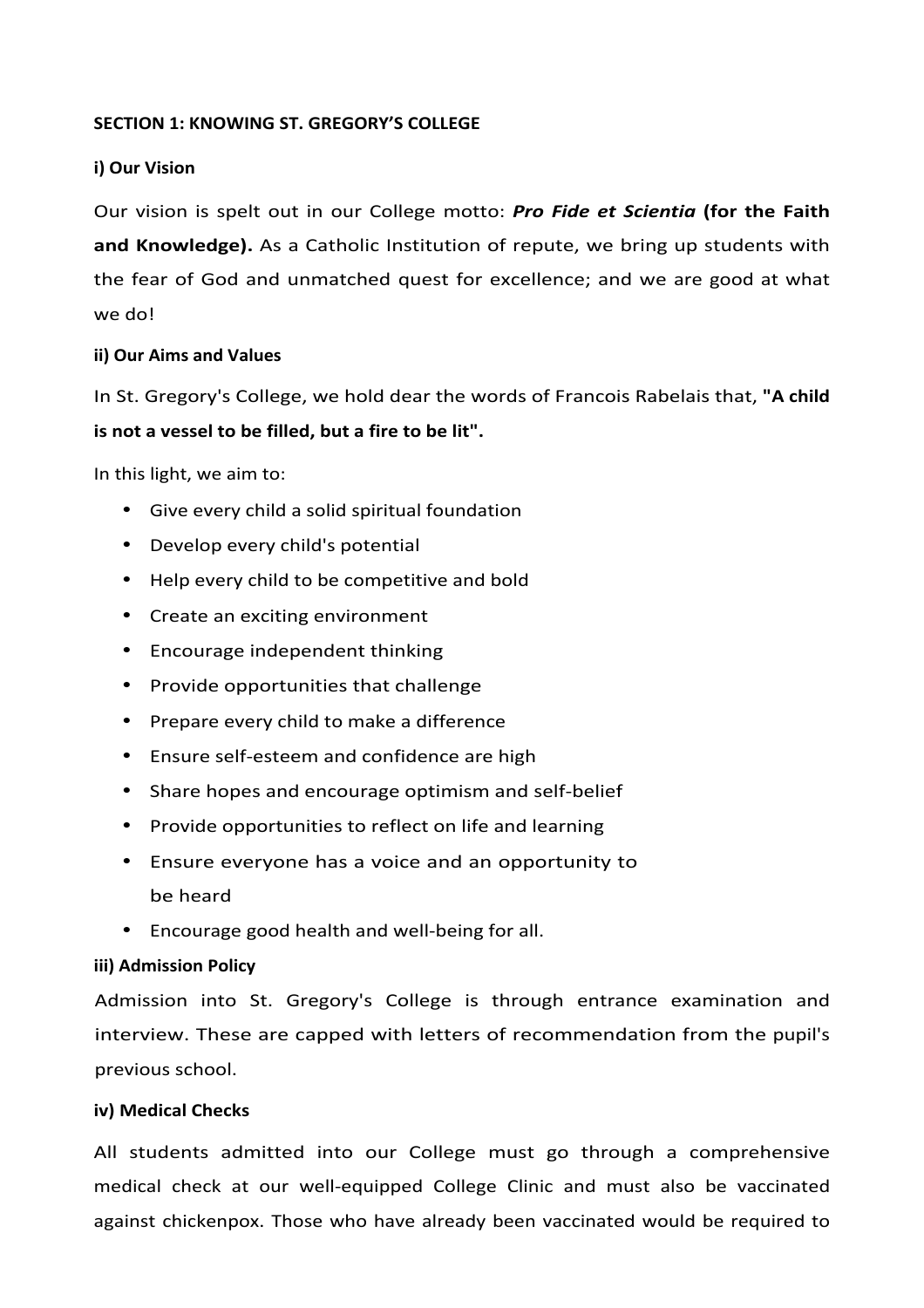present their vaccination cards to the College Doctor.

Parents whose children do not pass their medical test would be offered full refund and their son's admission withdrawn.

Our College has a standard clinic that is staffed with a Doctor, a lab attendant and three nurses. Serious medical cases are referred to the hospital.

# **v) Payment of Fees**

Fees are charged according to classes. Parents are required to settle all bills before the commencement of the academic session or term. More details are available in SECTION 2 of this prospectus.

# **vi) Starting School**

The 2021/2022 Academic Session begins on Monday 20th September, 2021. All new intakes will resume in the hostel on Wednesday 15th September, 2021 for A THREE-DAY COMPULSORY ORIENTATION FOR NEW INTAKES. Resumption for all boarding students is strictly between 10am and 5pm. Kindly note that no student will be admitted into the boarding house beyond 5pm.

When coming for the orientation exercise, all boarding students are expected to come with their mattresses, clothes and other personal belongings that will serve them during the period. Bear in mind that their resumption for the orientation exercise serves also as their official resumption for the term.

### **vii) College Uniform/Mode of Dressing**

In St. Gregory's College, we have maintained the same decent dress code since our foundation. Our students use the uniform code detailed below:

# **A. Regular School Uniform for Lessons:**

- $\clubsuit$  White shirt on white shorts (or trousers for senior students).
- ❖ Grey Cardigan (with tie for senior students) for all students except College Prefects.
- ❖ Green Blazer for College Prefects (and for all senior students on Mondays).
- ❖ Grey customized socks for all students.
- ❖ White tennis shoes for all students

### **B. House Wear**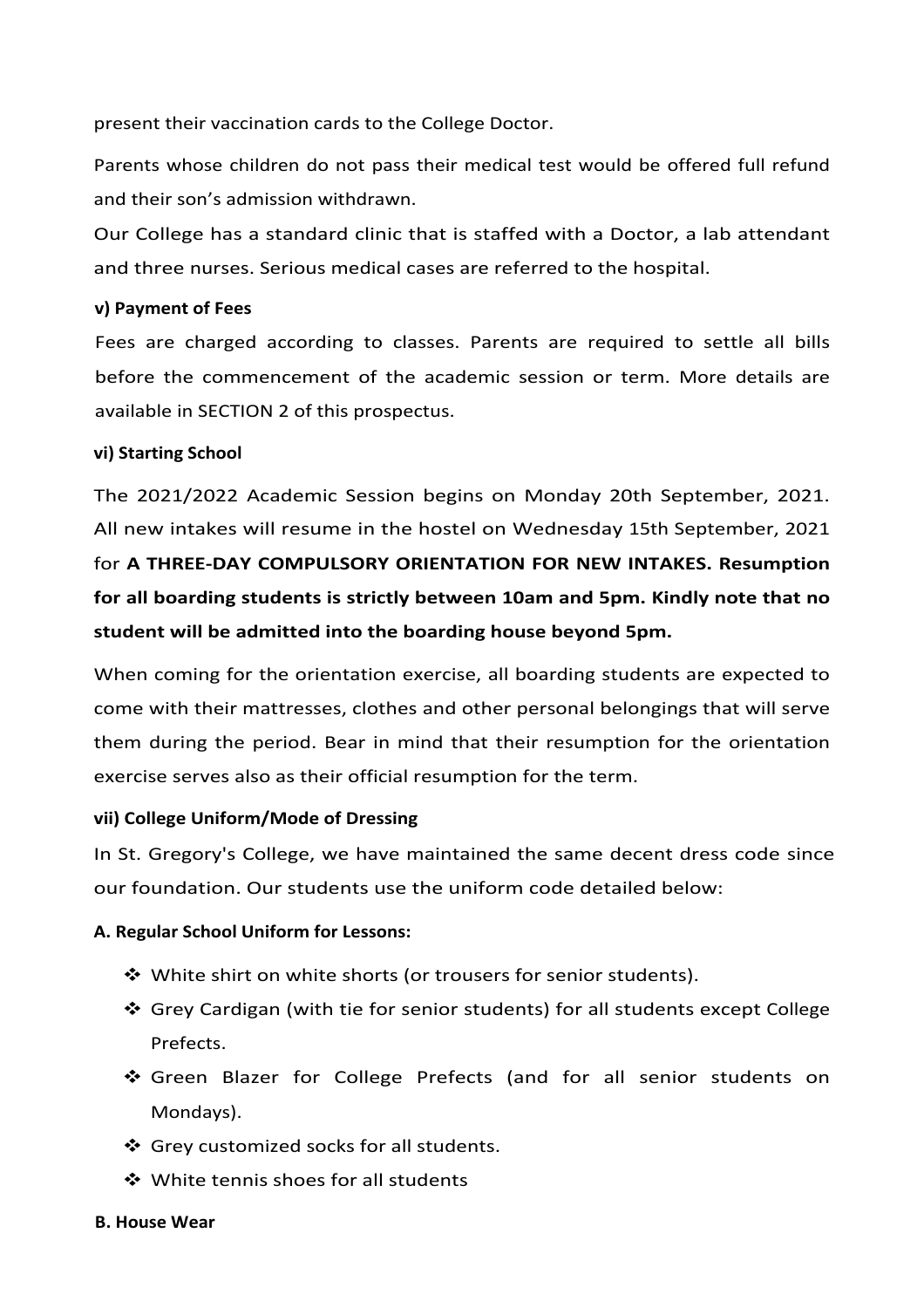- ❖ Brown Khaki shirt on Brown Khaki shorts (or trousers for senior students).
- ❖ Black Sandals.

### **C. Sunday Wear**

- ❖ Customized "ankara" shirt and trousers for both junior and senior students.
- ❖ Black pair of shoes

### **D. Sportswear**

❖ Customized Sportswear.

### **viii) Haircut**

All students of St Gregory's College are requested to always keep a simple low haircut without patterns.

Parents, please ensure your son's/ward's compliance with this rule.

### **ix) Academics**

In St. Gregory's College, Students are trained to embrace and work hard for academic excellence. The target of every student is to make distinction in every subject. We believe this is very possible if we work hard enough. Our unmatched quest for excellence is obvious in our brilliant performances in external examinations, international examinations, local and international competitions. We have done this excellently for over nine decades. The crop of men of integrity from all walks of life who have passed through the walls of our College is a testimony to this. Among these are:

| Sir Adetokunbo Ademola  | Nigeria's first Chief Justice       |
|-------------------------|-------------------------------------|
| Justice A. Taylor       | Former Chief Justice of Ghana       |
| Mr. Justice A. Inikafe  | Chief Justice of Nigeria            |
| Archbishop Aggey        | Archbishop of Lagos                 |
| Anthony Cardinal Okogie | <b>Emeritus Archbishop of Lagos</b> |
| Archbishop George Amu   |                                     |
| Pastor Adefarasin Paul  | Founder, House on the Rock Church   |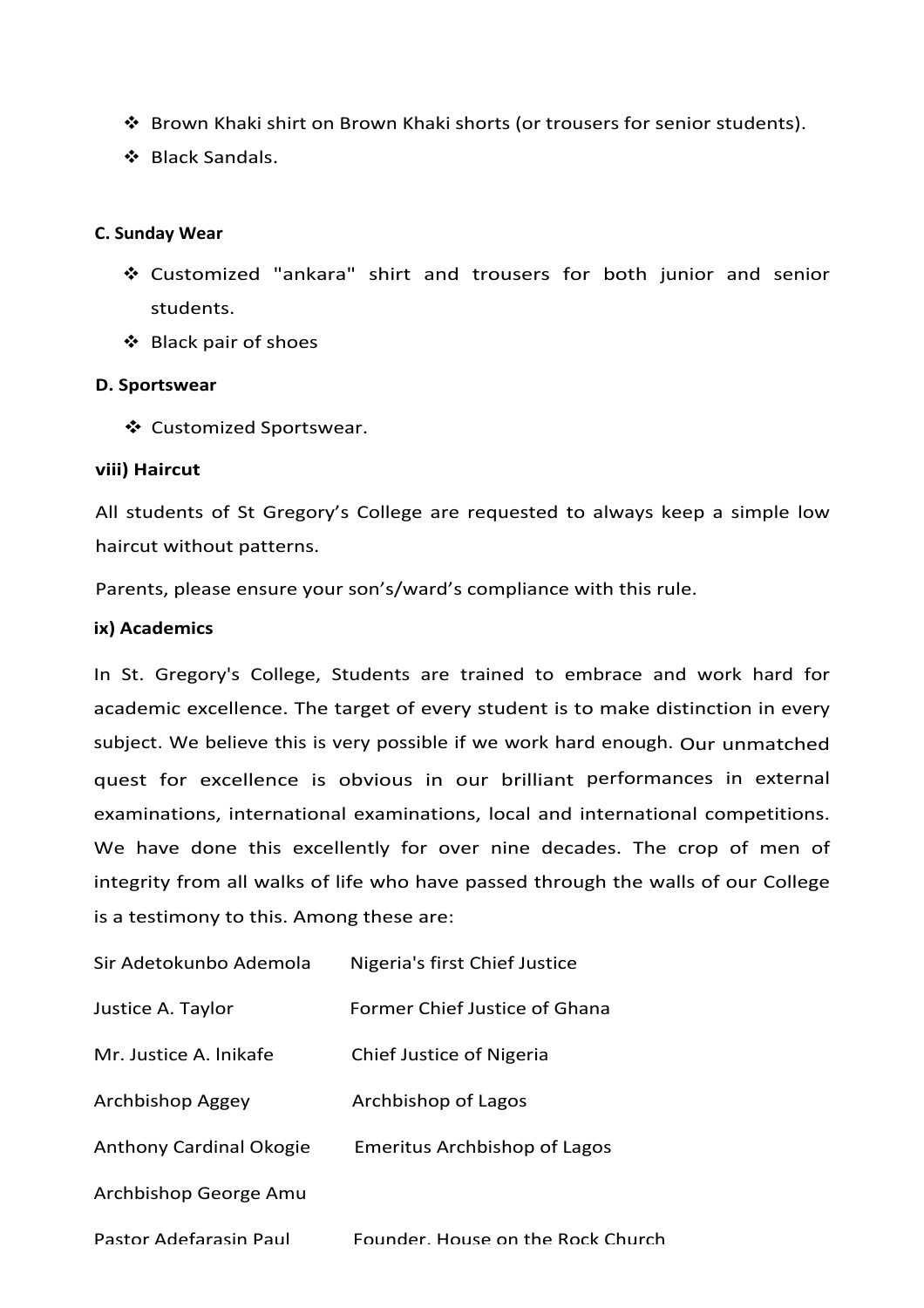Professor Nelson Oyesika World Renowned Neurosurgeon.

| <b>Accountancy</b>          |                                                    |
|-----------------------------|----------------------------------------------------|
| <b>Chief Charles Sankey</b> |                                                    |
| Mr. Stephen Oronsanye       |                                                    |
| Ladi Akintola               |                                                    |
| <b>Bode Agusto</b>          |                                                    |
| <b>Politics</b>             |                                                    |
| Hon. Afolabi                | Former Deputy Speaker, House of Representative     |
| Victor Akpan                | Senator                                            |
| Etaomi A. Ani               | <b>Federal Minister of Finance</b>                 |
| <b>Funso Williams</b>       | Former Lagos State Gubernatorial Candidate         |
| Jimi Agbaje                 | Former Lagos State Gubernatorial Candidate         |
| <b>Arts</b>                 |                                                    |
| David Dale                  | International Artist who has exhibited throughout  |
| the                         |                                                    |
|                             | World                                              |
| Edwin Inyang                | Winner of the Sharkar International Competition in |
|                             | India                                              |
| <b>Sir Victor Nwaifo</b>    | World renowned musician and musicologist           |

We are committed to climbing higher in our academic quests. Our wellequipped online College library and ultra-modern laboratory serve as resource centres in this quest.

For promotion to the next class, students are required to have at least a credit pass in all subjects. To obtain a credit grade, a student must score 60% in all subjects. 

### **x) Curriculum**

St. Gregory's College fully embraces the National Curriculum as spelt out by the Federal Ministry of Education. However, we extend our studies to include some international curricula because we give our students opportunities to sit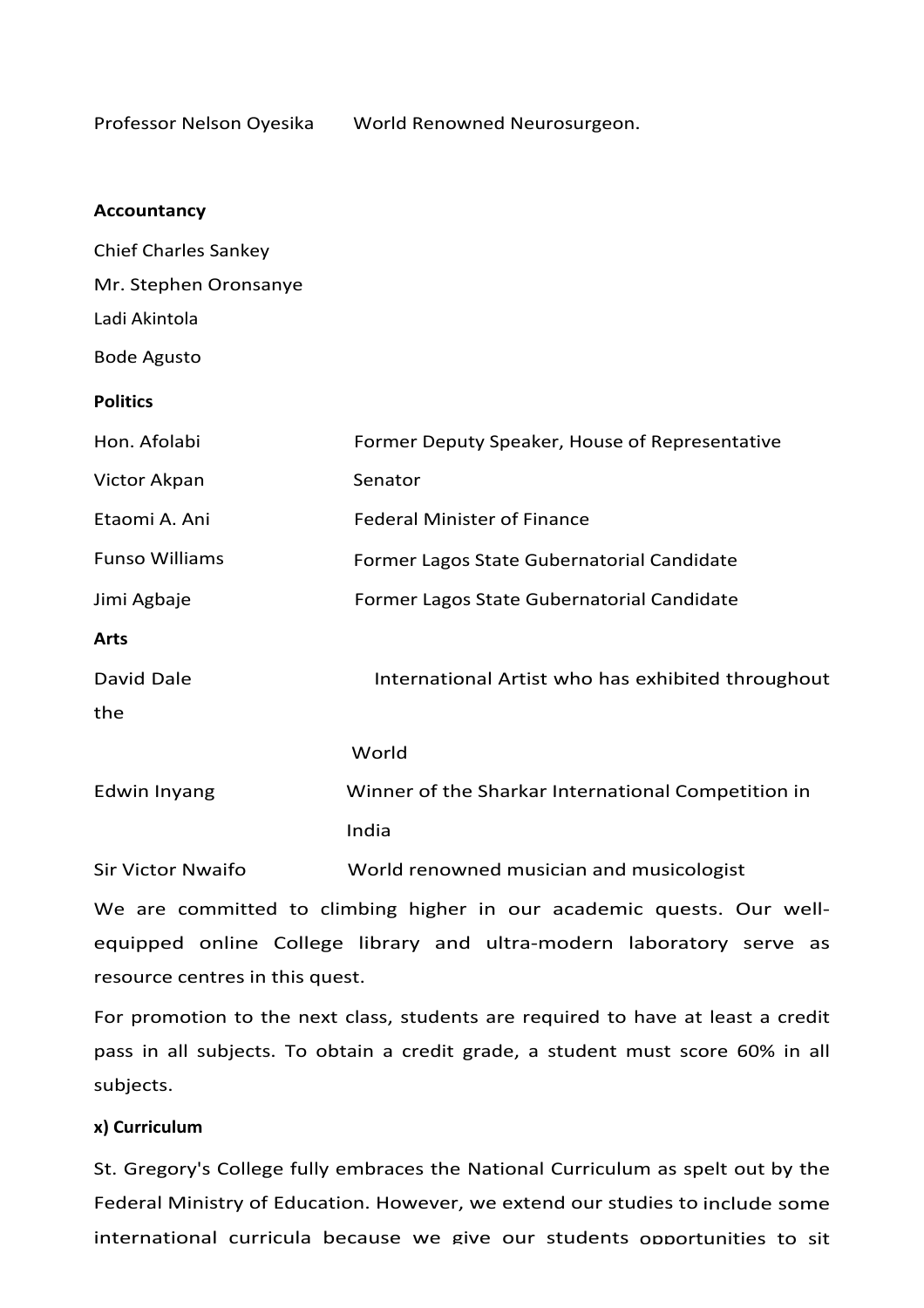international examinations like Toefl, SAT, and IGSCE. These international packages are specially organised for interested students. St. Gregory's College is a Cambridge Associate Centre so her students can register and take the IGCSE in the College.

Parents must note that Religious Education is highly emphasized in our College as we are committed to giving our students strong moral foundation. We teach the following subjects: General Mathematics, English Language, Social Studies, Biology, Basic Science, Basic Technology, Chemistry, Physics, Agricultural Science, Further Mathematics, Christian Religious Knowledge, Business Studies, Physical & Health Education, French Language, Government, Financial Accounting, Igbo Language, Yoruba Language, Economics, Commerce, Literature in English, Accounts, History, Geography, Technical Drawing, Food & Nutrition, Visual Art, Dyeing and Bleaching, Fishery, Culture and Creative Art, Home Economics, Civic Education, Library Studies, Information Technology, Data Processing, Robotics and Music, etc.

#### **xi) Termly Reports**

At the end of each term, students are given report sheets in soft copies. Students have their individual portals on the College website where parents can easily access their results using their PINs.

Our report sheets give students and parents notes on the three domains of learning, namely: cognitive, affective and psychomotor.

Please note that there is no room for any student to repeat JSS1 class.

### **xii) Attendance and Absence**

All students are expected to be part of the College activities from assembly to classes, prayers, meals and extra-curricular activities. The rule in St. Gregory's College is "Be where others are."

Should a student be absent from school or College activities due to ill-health and other emergencies, the College Management must be contacted as soon as possible by his parent. On his return to school, a note has to be written to the College explaining the reason(s) for absence.

For students in the boarding house, parents must inform the Assistant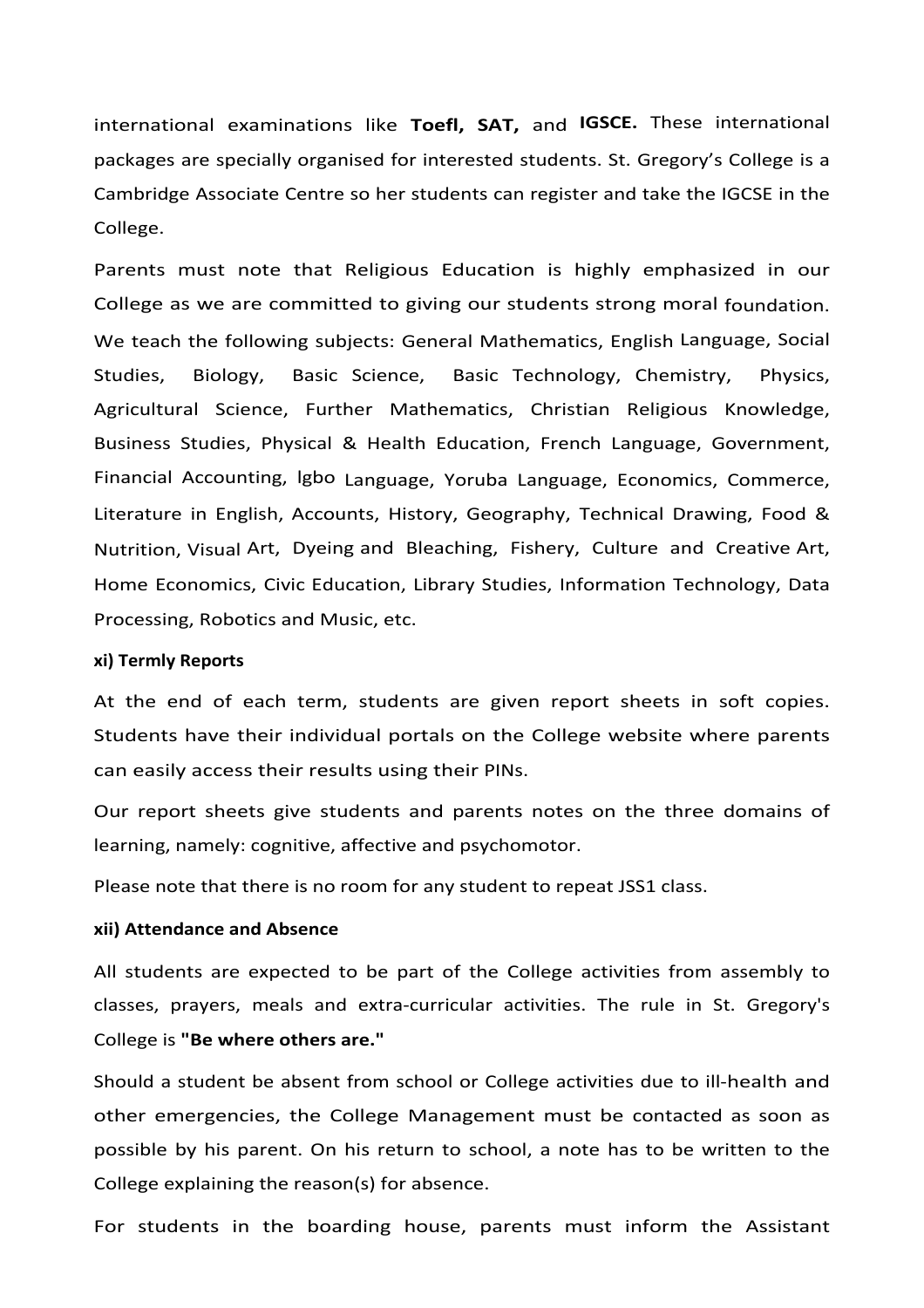Administrator as well as the House Parent of the child and an exeat form must be collected from the House Parent before the child can be allowed to leave the boarding house.

All parents are to note that our College policy forbids students seeking **permission to leave school for visa/international passport applications. All**  transactions relating to visa/passport applications must be done during mid**term breaks and holidays.**

### **xiii) Rewards for Excellence**

St. Gregory's College, Lagos, is an Institution where excellence is cherished and celebrated. Students with all-round distinction are accorded a special status by the College. Students who excel in character are also given periodic treats. Our students always look forward to such moments.

**xiv) Our Day in the College**

|                     | Morning Assembly: 7:35am-7:55am (Mondays and Fridays) |
|---------------------|-------------------------------------------------------|
| Lessons:            | $8:10am - 11am$                                       |
| <b>Lunch Break:</b> | $11:00$ am $-11:30$ am                                |
|                     | Lessons Continue: $11:30am - 3:15pm$                  |

### **xv) Our Prayer Life and Worship**

As a Catholic Institution with great reputation, we begin and end every academic session with the Holy Mass. We also have daily worship, Mass and prayers for our students. 

### **xvi) Lunch Break/Mealtime**

At midday break/mealtime, every student has a range of meals for the different days of the week. Parents pay a token of N30, 000 termly for this package.

In St. Gregory's College, we are committed to bringing up healthy students!

### **xvii) Extracurricular Activities**

Extracurricular activities such as singing (College Band and Orchestra), dancing *(atilogu*  and choreography), computer programming, Microsoft Imaging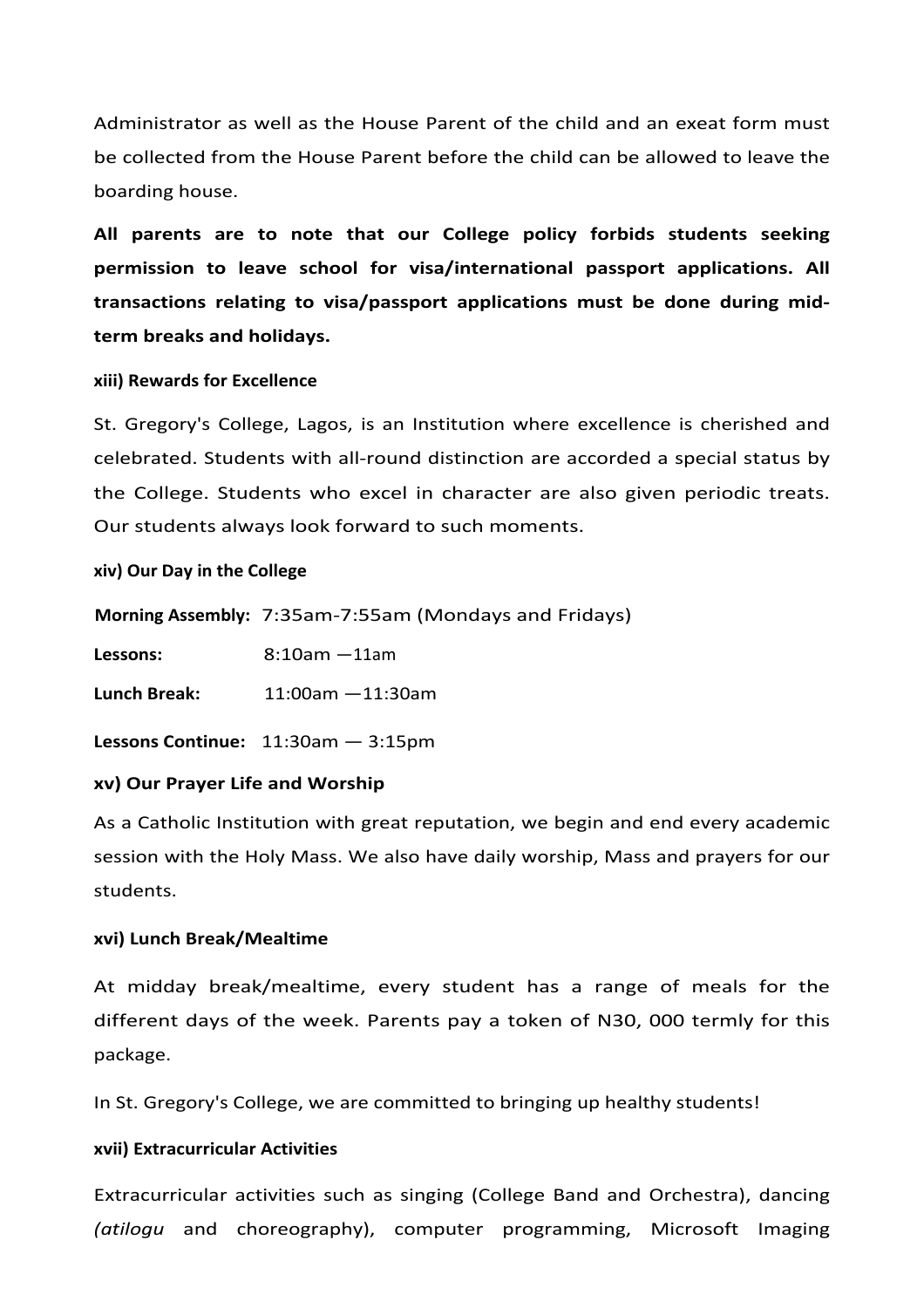Academy and Robotics, photography, quiz, debates, catechism classes, etc form part of the lives of our students. Through these means, talents and skills are discovered and developed.

### **xix) Sports**

St. Gregory's College has a very rich history in the area of sports. Our products include:

**Cricket**

| <b>Eddie Hughes</b>   | - International Cricketer (Played for Nigeria)    |
|-----------------------|---------------------------------------------------|
| <b>Tate Sinia</b>     | - International Cricketer (The first to receive a |
|                       | century in the game)                              |
| Alex Qais             | - International Cricketer                         |
| Dilotu Akerele        | - Champion                                        |
| Sylvester Akerele     | - Champion                                        |
| S. Kuku               | - (Won colours)                                   |
| A. Nwokedi            | - (Won colours)                                   |
| <b>Lawn Tennis</b>    |                                                   |
| Joseph Duncan         | - Renowned Tennis Player                          |
| Awo Akerele           | - Won the Nigeria's Junior Double Championship    |
| Ugochukwu             | - College Champion                                |
| Okwudionye            | - College Champion                                |
| Football              |                                                   |
| Alex Quist            | - Represented the National Team at school         |
| Mensah                | - Represented the National Team at School         |
| Mojidi Taiwo          | - The goal merchant                               |
| David Olurin          | - Captain of the collegiate team against the      |
| <b>UK Tourist</b>     |                                                   |
| Vincent "Ojo" Gabriel | - Prolific scorer                                 |
| <b>Idowu Williams</b> | - The greatest Gregorian footballer               |
| Alex Nwokedi          | - A College Champion                              |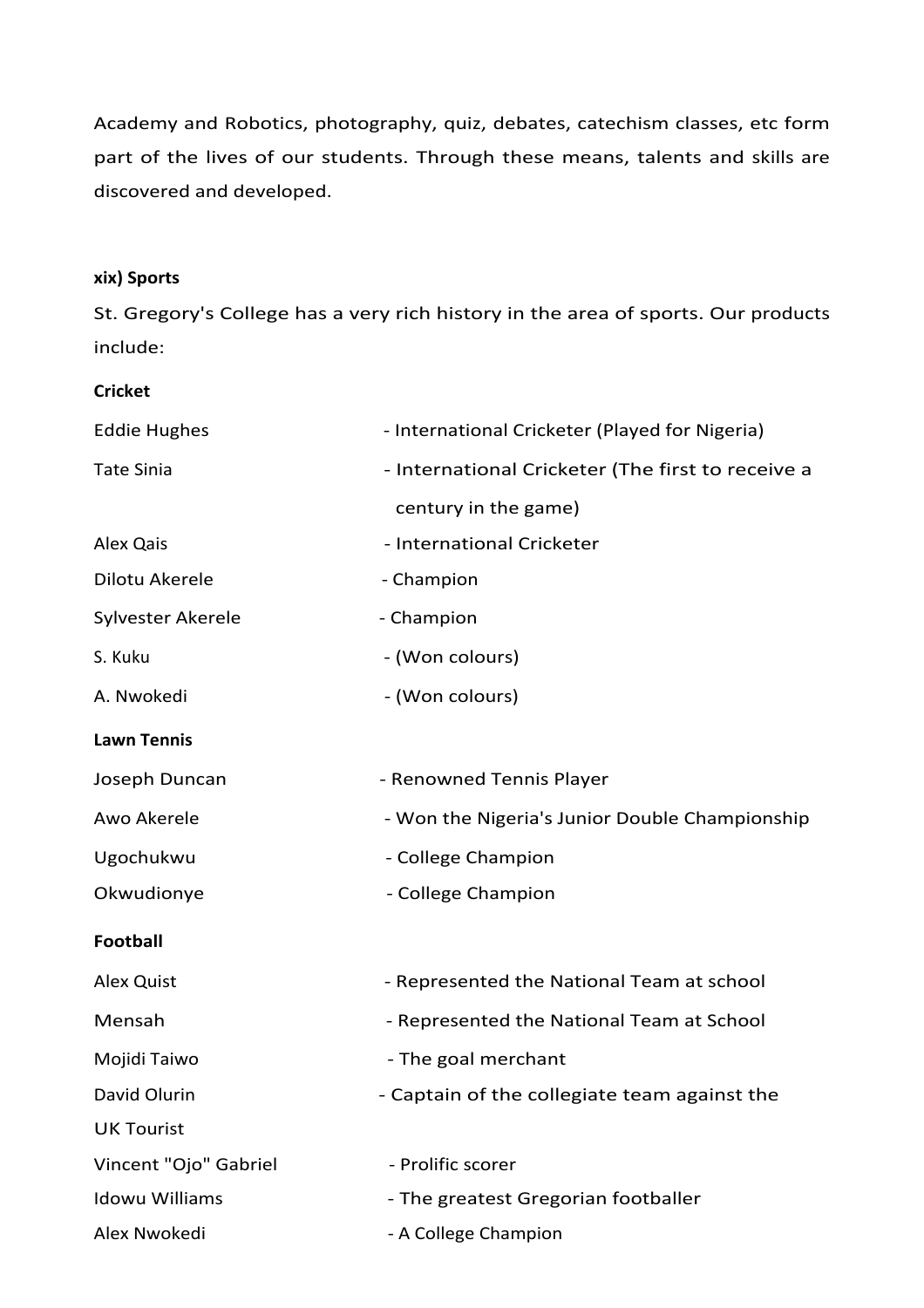| Tarila Okoronwanta                                                                              | - A burning torch                                               |  |
|-------------------------------------------------------------------------------------------------|-----------------------------------------------------------------|--|
| <b>Athletics</b>                                                                                |                                                                 |  |
| Isaac Ekpeti                                                                                    | - Pole Vault Champion in West Africa and the London Athletic    |  |
| Club                                                                                            |                                                                 |  |
| <b>Clement Ibisi</b>                                                                            | - International Hurole Champion for Nigeria                     |  |
| Peter Osugo                                                                                     | - Quarter Mile Champion for Nigeria                             |  |
| D.V. Sho - Silva                                                                                | - Mile Champion                                                 |  |
| Rafiu Oluwa                                                                                     | - Nigeria's sprinter in the 100m and 200m                       |  |
| Charles Njoku                                                                                   | - Nigeria's High Jump and Commonwealth High Jump Champion       |  |
| for                                                                                             | schools.                                                        |  |
| Yusuf Alli                                                                                      | - Games captain and long jumper. Captained the Nigeria Athletic |  |
|                                                                                                 | contingent to the Olympic Games                                 |  |
| <b>Table Tennis</b>                                                                             |                                                                 |  |
| Atanda Musa                                                                                     | -The Commonwealth Table Tennis                                  |  |
|                                                                                                 | Single Champion                                                 |  |
| Basiovi Lawson                                                                                  | - College Champion                                              |  |
| <b>Augustine Amu</b>                                                                            | - College Champion                                              |  |
| The list goes on!                                                                               |                                                                 |  |
| Comparable to the dealers and the Calledge dealers and dealers and a family from the comparable |                                                                 |  |

Currently, it is the practice of the College that a student enrolls for his game of interest from J.S.S.1 and continues along that line, becoming a star in it. Sports  $kits$  – boots, spike shoes, rackets, etc are to be bought according to students' game of choice. Professional coaches and instructors are hired to guide students in this regard.

# **xx) Visiting Days**

Parents of students in the boarding house have access to their children every last Sunday of the month between the hours of 10am and 5pm.

# **xxi) Corrective Measures**

Offences related to disobedience to College rules, bullying, immorality, theft, etc are punishable.

Our corrective measures include kneeling, formal warnings, suspension and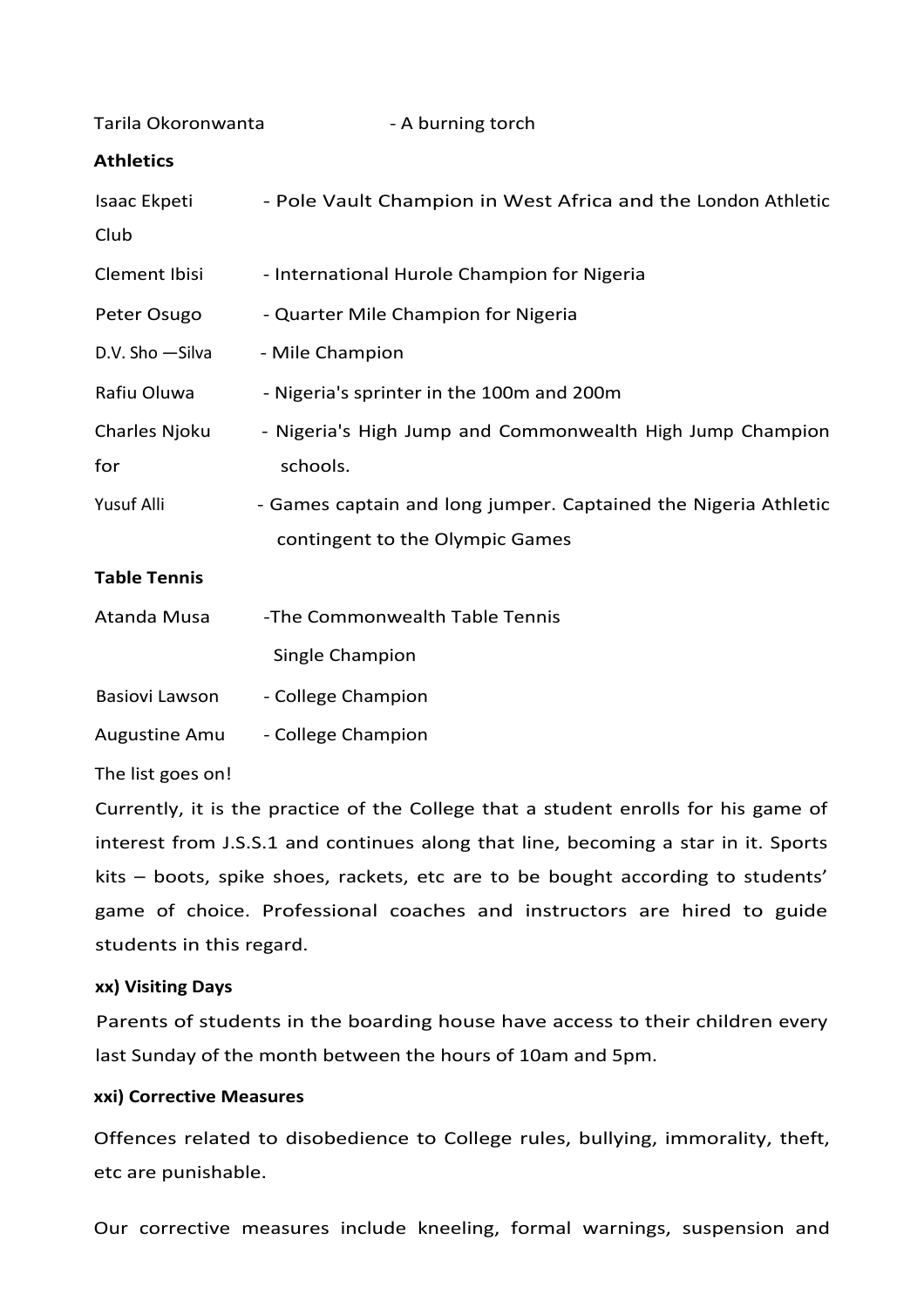expulsion. Details of these are contained in our **Students' Policy Handbook.** 

### **xxii) Excursions**

Our College has an academic calendar that allows every student to go on excursion at least once in an academic session. JSS3 & SSS3 (1st Term), JSS2 & SSS2 (2nd Term) while JSS1 & SSS1 (3rd Term).

### **xxiii) How to make Complaint**

We believe that complaints from parents can be resolved by the College. Parents are free to make their complaints via email to the College Website. All emails are carefully treated and parents are sure of receiving responses from the College. Also the Administrator and other management staff are available in their offices to receive parents who are invited by the College for their children's welfare.

### **xxiv) Holidays**

In line with our National Education Policy, St. Gregory's College observes three holidays annually – Christmas, Easter and summer. The dates for these holidays are usually contained in the Newsletter sent out from the office of the Administrator every term. This information is also made available on the College website.

St. Gregory's College also partners with some private travel agencies to organise summer holidays overseas for students. Interested parents will be given the opportunity for this package when the time is ripe.

### **xxv) Contacts**

Address: St. Gregory's College Road, Ikoyi, Lagos. www.stgregoryscollege.ng Email: info@stgregoryscollege.ng Phones: 08157669182, 08061393169

# **SECTION 2: 2021/2022 PROVISIONAL ADMISSION REQUIREMENTS**

### **A. Required Documents**

**Newly admitted students are requested to come with the following**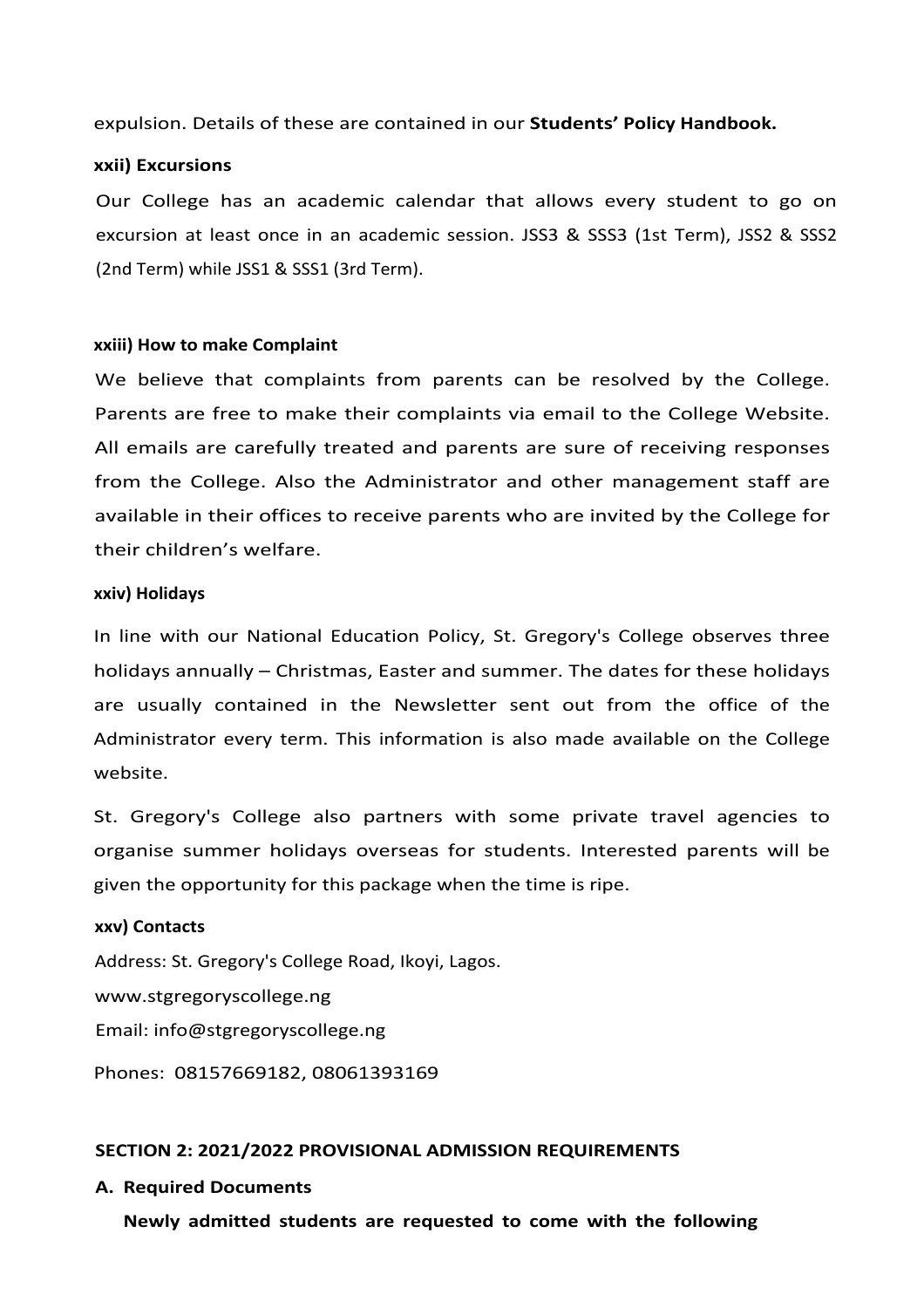### **items when resuming on Wednesday 15th September, 2021.**

- 1. Original and Photocopy of Attestation or Testimonial from their Primary Schools.
- 2. Medical Certificate of fitness from St. Gregory's College Clinic indicating special conditions e.g. Asthma, Epilepsy, Sickle-Cell Anaemia etc.
- 3. Three passport photographs of the prospective students.
- 4. One passport photograph each of the father and the mother (or guardian).

### **B. Payments**

Please, note that all payments are to be made through our College **website/** payment portal to the student's personal account details. Every student of our College has his personal account number.

All newly admitted students would be requested to make the following payments:

1. **Non-Refundable Fee**: Pay a **Non-refundable/Acceptance Fee of N100, 000 on/before 31st May, 2021**.

After making this payment, please pick up a copy of the College Policy Handbook upon arrival for medical test/uniform measurement on Saturday, 5th June, 2021.

- 2. Boarding Fee: Pay N180, 000.00 boarding fee on/before 31st May, **2021.**
- **3. Tuition Fee:** Pay **N60, 000.00 on/before 30th June, 2021.**
- **4. Sundry:** Pay **N363,600 for sundry items:** Books, Stationery, Academic Materials, Sports/Games, Medical Scheme, PTA Levy, etc **on/before 30th June, 2021.**

**VERY IMPORTANT: Kindly note that the College will not accept any** payments through means other than the online platform on the College website. All payments MUST be made through the College website into each student's personal account number. This is to enable the College **keep tabs on all payments so as not to exceed the admission quota.**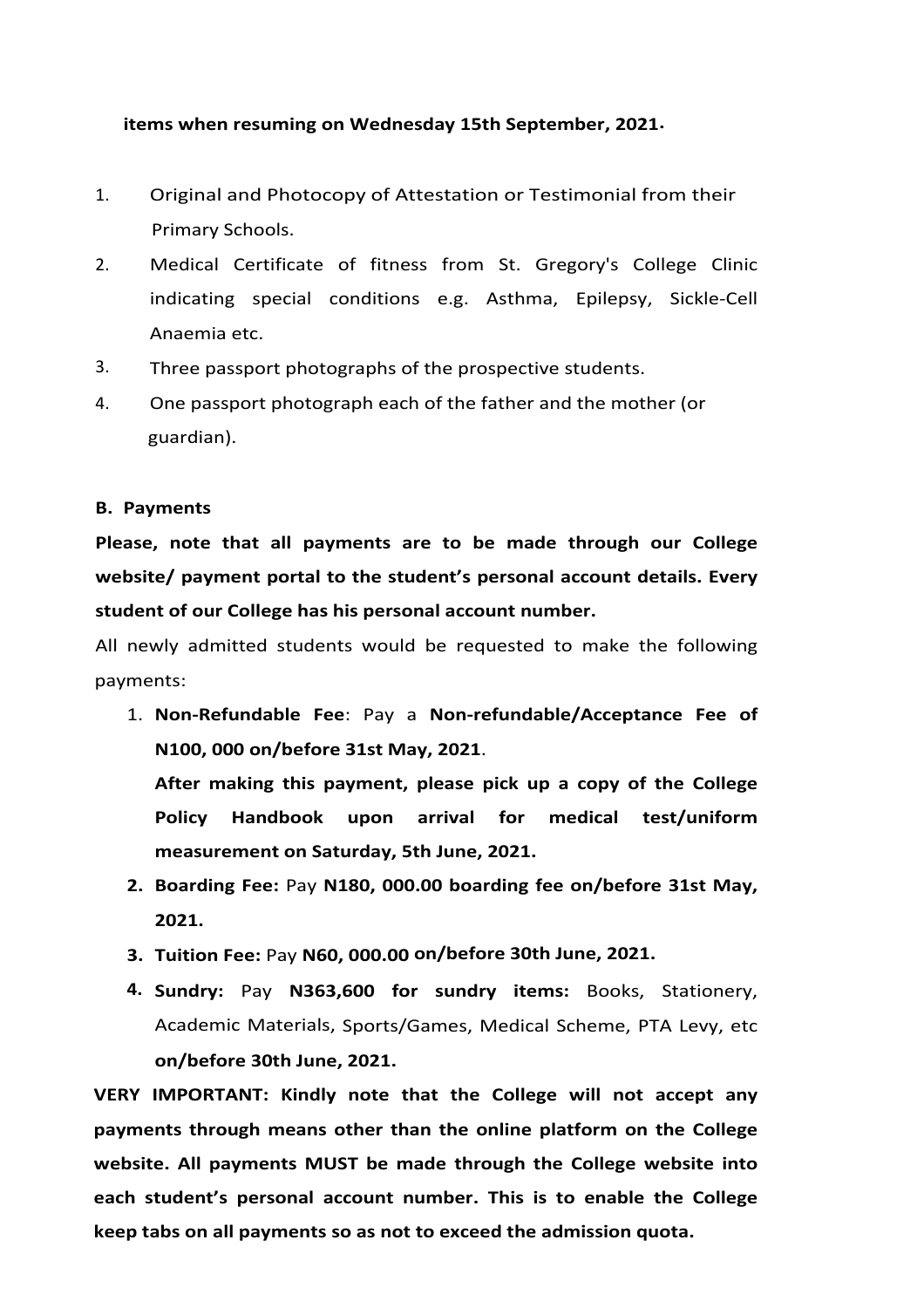# **Breakdown of sundry items:**

| $\mathbf{1}$   | 2021/2022 Textbooks & Note Books                                     | 60,000         |
|----------------|----------------------------------------------------------------------|----------------|
| $\overline{2}$ | Robotics & Coding                                                    | 25,000         |
| 3              | Daily Extra Lessons                                                  | 10,000         |
| 4              | Library Development                                                  | 2,000          |
| 5              | College Cap                                                          | 5,000          |
| 6              | Sport & Games Development                                            | 2,500          |
| 7              | <b>Termly Examinations</b>                                           | 5,000          |
| 8              | <b>Files &amp; Dossiers</b>                                          | 4,000          |
| 9              | One College Cardigan                                                 | 6,000          |
| 10             | <b>New RFID Cards for Students</b>                                   | 2,500          |
| 11             | <b>New RFID Cards for Parents</b>                                    | 2,500          |
| 12             | <b>Generator Maintenance/ Diesel</b>                                 | 20,000         |
| 13             | <b>Basic Technology Practical</b>                                    | 2,500          |
| 14             | <b>Visual Art Practical</b>                                          | 3,000          |
| 15             | <b>Home Economics Practical</b>                                      | 3,000          |
| 16             | <b>Agricultural Science Practical</b>                                | 2,500          |
| 17             | <b>Business Studies Practical</b>                                    | 2,500          |
| 18             | <b>Basic Science Practical</b>                                       | 2,000          |
| 19             | Extracurricular Activities - Clubs & Societies                       | 2,000          |
| 20             | <b>Medical Scheme</b>                                                | 6,000          |
| 21             | PTA Levy                                                             | 5,000          |
| 22             | <b>PTA Trust Fund</b>                                                | 1,000          |
| 23             | Three pairs of St. Gregory's College Socks                           | 3,600          |
| 24             | Three Pairs of Uniforms with name inscription                        | 21,000         |
| 25             | A Pair of Games Wear                                                 | 8,000          |
| 26             | Lunch Break                                                          | 30,000         |
| 27             | <b>SGC Prayer Book</b>                                               | 1,500          |
| 28             | <b>Assembly Book</b>                                                 | 1,000          |
| 29             | <b>Assessment Book</b>                                               | 2,000          |
| 30             | <b>Students' Policy Handbook</b>                                     | 500            |
| 31             | Two Pairs of House Wear with name inscription                        | 14,000         |
| 32             | A Pair of Sunday Wear with name inscription                          | 7,000          |
| 33             | <b>Orientation Exercise</b>                                          | 10,000         |
| 34             | Two Pairs of College White Tennis on uniform                         | 5,000          |
| 35             | Two White Belts for Classes                                          | 3,000          |
| 36             | 2021 Christmas Thanksgiving/Funfair                                  | 5,000          |
| 37             | <b>Pre-Admission Medical Test</b>                                    | 12,500         |
| 38<br>39       | <b>College Sweater</b><br>Customized College Bag for Book collection | 6,000<br>3,000 |
| л∩             | Two Novale tormbi for students' compulsor                            |                |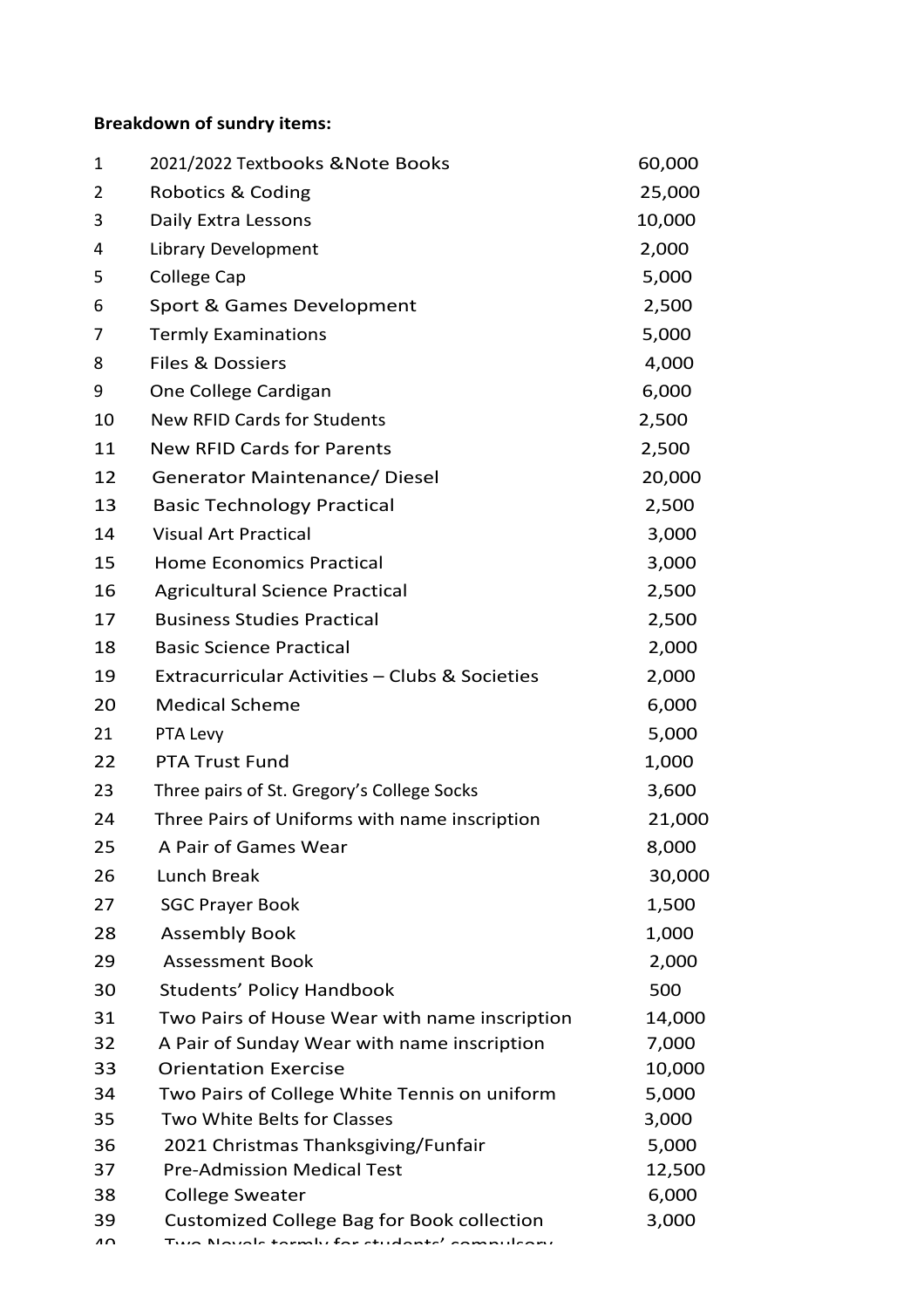| 41<br><b>SGC Hymn Book</b><br>5,000<br>42<br>Annual Students' Diary<br>5,000<br>43<br>One pair of Athletics Outfit for Inter House Sports<br>5,000<br>44<br><b>Compulsory Remedial Lessons for Boarders</b><br>15,000<br>45<br>20,000<br><b>Laundry Services</b><br>46<br><b>Music Development for Boarders</b><br>2,000<br>Damages/Repairs<br>47<br>2,000<br>363,600<br><b>Total</b> | reading & vocabulary sessions | 2,500 |
|---------------------------------------------------------------------------------------------------------------------------------------------------------------------------------------------------------------------------------------------------------------------------------------------------------------------------------------------------------------------------------------|-------------------------------|-------|
|                                                                                                                                                                                                                                                                                                                                                                                       |                               |       |
|                                                                                                                                                                                                                                                                                                                                                                                       |                               |       |
|                                                                                                                                                                                                                                                                                                                                                                                       |                               |       |
|                                                                                                                                                                                                                                                                                                                                                                                       |                               |       |
|                                                                                                                                                                                                                                                                                                                                                                                       |                               |       |
|                                                                                                                                                                                                                                                                                                                                                                                       |                               |       |
|                                                                                                                                                                                                                                                                                                                                                                                       |                               |       |
|                                                                                                                                                                                                                                                                                                                                                                                       |                               |       |

**C. Mode of Payment: Parents are to make payments only via online transfer**  from the College Website. PLEASE ADHERE STRICTLY TO THIS INSTRUCTION.

D. This offer is valid only on the full payment of the above fees in **accordance with the specified dates above.**

# **SECTION 3: BOARDERS' HOSTEL REQUIREMENTS**

# **Boarders' Hostel Prospectus (to be purchased by parents)**

- ❖ One wristwatch (No smart wristwatch)
- ◆ One Lawn Tennis Racket/Balls (for students registering for Lawn Tennis as their game of choice).
- ❖ 4 White Singlets/Inner Shirts
- ❖ 2 Casual Wears for House Work
- ❖ Shower Items
- ❖ 2 Body Towels
- ❖ Mosquito Net
- ❖ 2 Pairs of Pyjamas
- v 1 Blanket
- ❖ Toilet Rolls
- $\div$  1 pillow
- ❖ 2 white Bed Sheets
- ❖ 2 white Pillow Cases
- ❖ 1 Personal Cup
- ❖ 1 White 5-litre Keg for Drinking Water
- ❖ 1 water flask for class use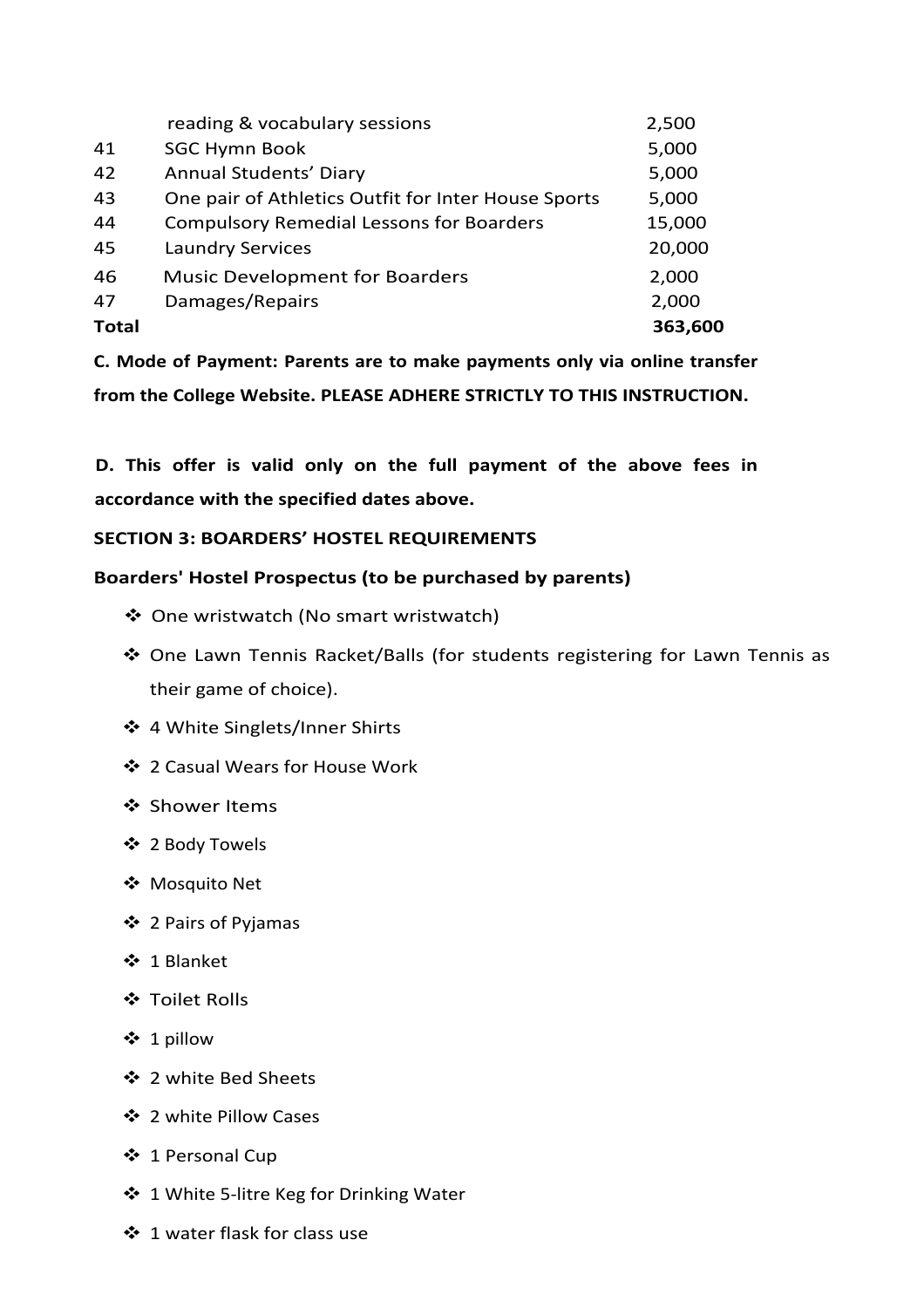- ❖ 1 Pair of Brown Sandals
- ❖ 1 dozen of Handkerchief
- ❖ A Pair of Slippers (for bathroom use)
- ❖ 3 Padlocks and Keys
- ❖ 1 pair of Black Shoes (for Sunday use)
- ❖ Adequate Bathing Soaps
- ❖ Adequate Detergent/ Washing Soap
- ❖ 1 Complete Set of Cutlery
- ❖ Personal Hair Clipper
- v 1 Plastic Bucket
- $\div$  1 Mattress 2½ by 6 (4 or 6 inches)
- ❖ 2 dozens of Clothes Pegs
- ❖ Half dozen of clothes Hangers
- ❖ 1 Electric Pressing Iron
- ❖ 1 Stainless Steel Cup
- ❖ Shoe Cleaning Materials

### **NB:**

- $\triangleright$  Note that these items in the boarding house prospectus will be **confirmed when students are checked in on resumption date before they can be allowed into the hostel.**
- $\triangleright$  Acceptable provisions in the boarding house are: Milk, Milo, Bournvita, **Sugar, Cornflakes, Biscuit and Cassava Flakes (Garri).**
- $\triangleright$  Canned food and other forms of provisions are strictly prohibited.
- Ø **No form of cash transaction is allowed in the College. Students' pocket**  money should be submitted to their House Parents at the check-in desk **on resumption.**
- Ø **Handsets, tablets, ipads and other devices are not allowed in the College.**
- $\triangleright$  Boarders are not allowed to come with more than one luggage and an **auxiliary carriage bag.**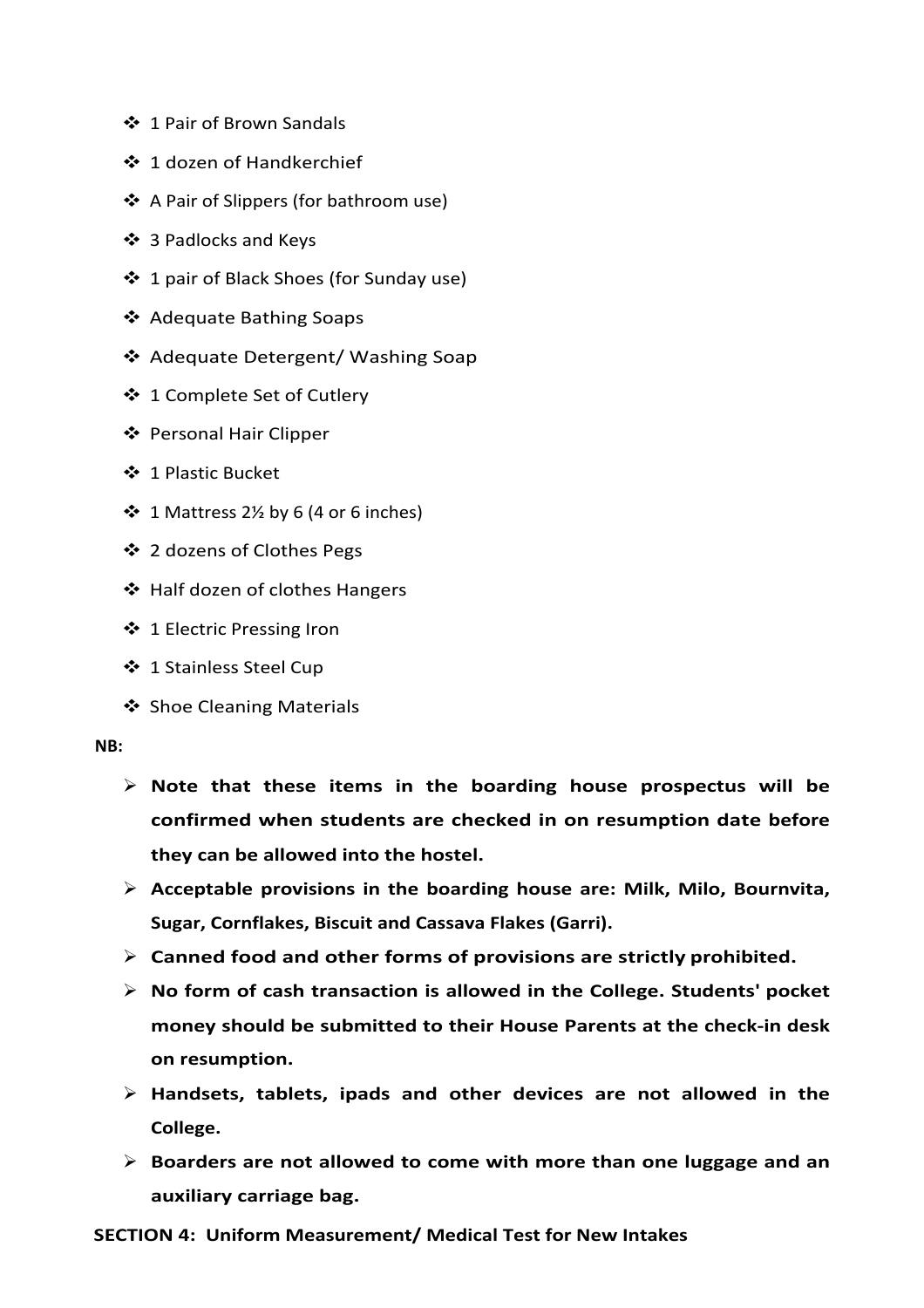**Please note that measurement for all uniforms and medical test will take** place on Saturday 5th June, 2021 in the College Jubilee Hall between 8am and 2pm. Please be present and punctual.

### **SECTION 5: PARENTS**

### **Orientation for Parents**

The parents of all new intakes (JSS I and Transfer students) will be part of a compulsory orientation exercise that familiarizes them with the life and activities of the College as they partner with the College in the formation of their children. This comes up on the Saturday marking the end of students' orientation exercise (18th September, 2021) at 10am.

### **Parents' Identity Card**

All parents of students of St Gregory's College must possess radio frequency identity cards/gate pass issued by the College. These automatic cards are needed for parents to access the premises and to take their children out of the College premises. This is part of the security measures taken to safeguard our students.

### **SECTION 6: Conclusion**

Please note that your son's admission is provisional for the full duration of his studies in the College. It may be withdrawn at any time due to unsatisfactory academic performance, moral and social misconduct. He is to adhere to ALL College rules and regulations as contained in St. Gregory's College Students' **Policy Handbook**. A copy of the handbook will be available to you during the uniform measurement/medical test exercise.

Congratulations once more on your son's admission into the great St. **Gregory's College, Ikoyi, Lagos.** We pray he enjoys fruitful years of studies and formation in our College. Amen.

Thank you and God bless.